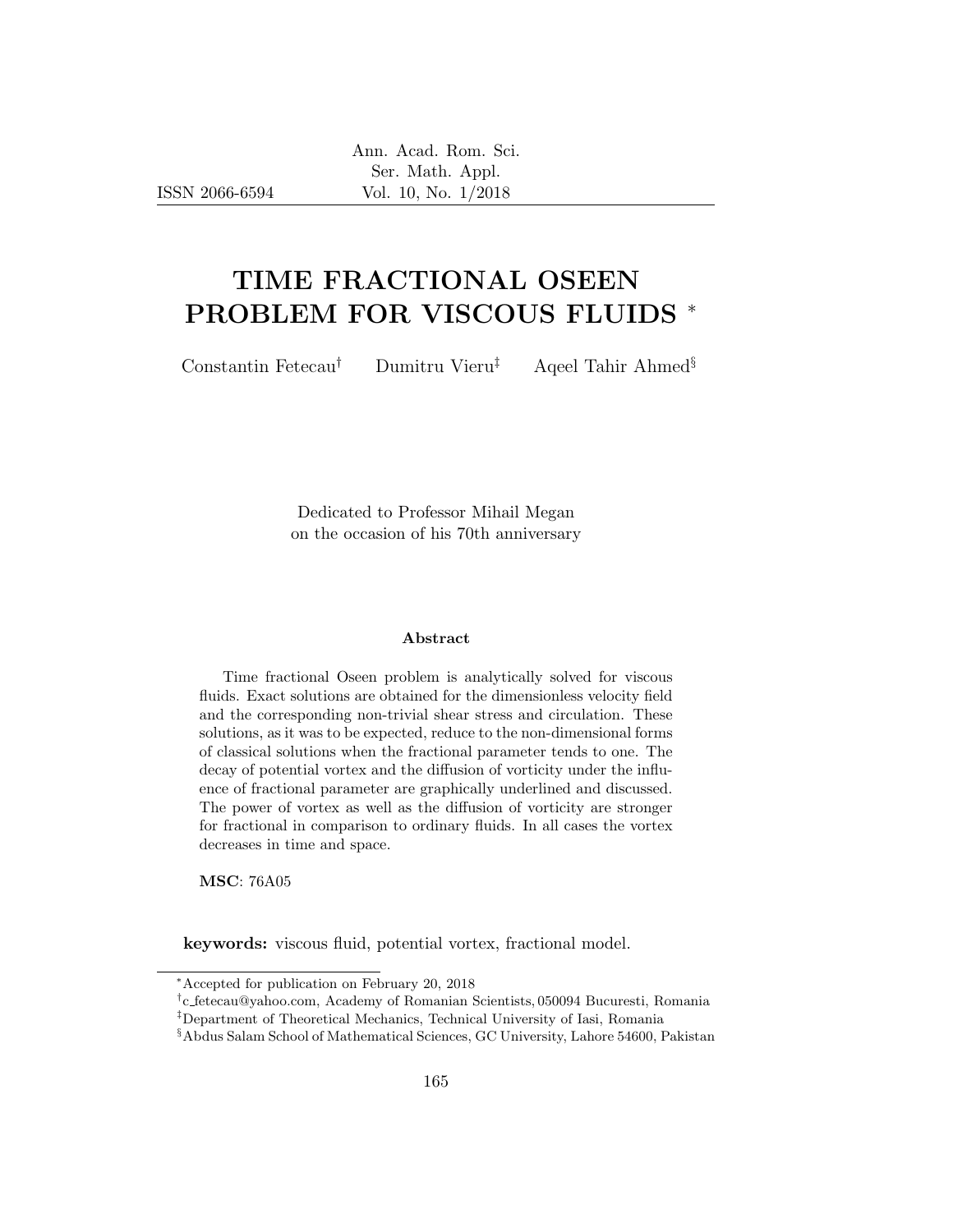### 1 Introduction

Decay of a potential vortex in viscous fluids (Oseen, 1911) has been elegantly solved by Zierep [1] using similarity by transformation of variables. He found the exact solution

$$
\omega(r,t) = \frac{\Gamma_0}{2\pi r} \left[ 1 - exp\left(-\frac{r^2}{4\nu t}\right) \right],\tag{1}
$$

corresponding to the problem

$$
\frac{\partial \omega(r,t)}{\partial t} = \nu \left( \frac{\partial}{\partial r^2} + \frac{1}{r} \frac{\partial}{\partial r} - \frac{1}{r^2} \right) \omega(r,t), \ \omega(r,0) = \frac{\Gamma_0}{2\pi r}; \ r, t > 0, \qquad (2)
$$

where  $\omega(r, t)$  is the rotational component of velocity and  $\nu$  is the kinematic viscosity of the fluid. The initial distribution of velocity, as it results from Eq.  $(2)_2$ , is that of a potential vortex of circulation  $\Gamma_o$ . Since the flow domain is unbounded, the natural conditions

$$
\omega(r,t), \frac{\partial \omega(r,t)}{\partial r} \to 0 \text{ as } r \to \infty \text{ and } t > 0,
$$
 (3)

have been also used. They implies that the fluid is quiescent at infinity and there is no shear in the free streams [2,3]. The circulation  $\Gamma(r, t)$  on a circle of radius  $r$ , which is of further interest, is given by

$$
\Gamma(r,t) = 2\pi r \omega(r,t) = \Gamma_0 \left[ 1 - \exp\left(-\frac{r^2}{4\nu t}\right) \right].
$$
 (4)

The results of Zierep [1] have been also extended to non-Newtonian fluids [4-6]. In [4] and [5], for instance, the temperature distribution and the nontrivial shear stress corresponding to second grade, respectively Maxwell fluids have been analytically determined. The non-trivial shear stress corresponding to this problem, as it results from [5, Eq. (4.5)], is given by

$$
\tau(r,t) = \mu \left\{ \frac{\partial \omega(r,t)}{\partial r} - \frac{1}{r} \omega(r,t) \right\} = \frac{\mu \Gamma_0}{\pi r^2} \left\{ \left( 1 + \frac{r^2}{4\nu t} \right) \exp\left( -\frac{r^2}{4\nu t} \right) - 1 \right\},\tag{5}
$$

where  $\mu$  is the fluid viscosity. Consequently,  $r\omega(r,t)$  and  $r^2\tau(r,t)$  like the circulation  $\Gamma(r, t)$  depend of r and t only by means of the similarity variable  $\frac{r}{\sqrt{2\nu t}}$ . However, none of the previous works took into consideration the fractional calculus.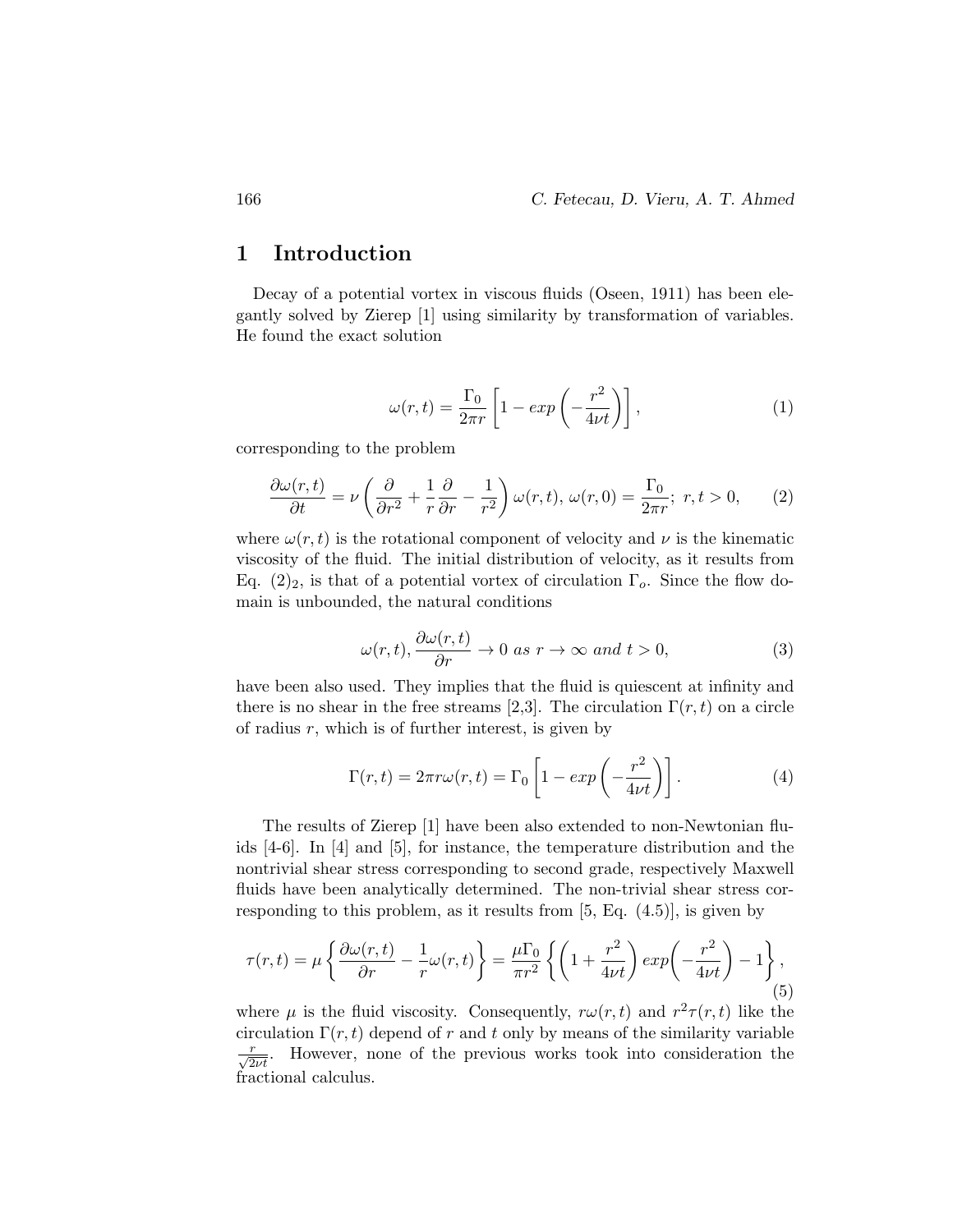The purpose of this note is to extend the Oseen problem for viscous fluids to a time fractional model. More exactly, we want to use the advantages of one of the most modern and recent definitions of the non-integer order derivative in order to provide exact solutions for the time fractional Oseen problem. As a motivation, we remember the fact that the fractional models are more flexible in describing the complex behaviour of many materials and the first authors who applied fractional derivatives in elasticity or viscoelasticity are Germant [7], respectively Bagley and Torvik [8]. On the other hand, the memory formulism, which is connected to viscoelastic fluids, can be brought to light using fractional derivatives [9]. Furthermore, Makris et al. [10] used experimental data to calibrate a fractional derivative Maxwell model. More exactly, they determined the value of the fractional parameter so that the predicted material properties to be in excellent agreement with the experimental results. Interesting observations regarding the importance and the multiple applications of fractional derivatives can be found in the recent paper of Sheoran and Kundu [11].

### 2 Statement of the Problem

In order to develop solutions free of the geometry of flow, we use the next non-dimensional variables and functions:

$$
t^* = \frac{t}{t_0}, \ r^* = \frac{r}{\sqrt{\Gamma_0 t_0}}, \ \omega^* = 2\pi \sqrt{\frac{t_0}{\Gamma_0}} \omega, \ \Gamma^* = \frac{\Gamma}{\Gamma_0}, \ \nu^* = \frac{\nu}{\Gamma_0}, \ \tau^* = \frac{t_0}{\mu} \tau, \ \ (6)
$$

where  $t_0$  is a reference time. Substituting Eqs. (6) in Eqs. (2) and dropping out the star notation, we find that

$$
\frac{\partial \omega(r,t)}{\partial t} = \nu \left( \frac{\partial^2}{\partial r^2} + \frac{1}{r} \frac{\partial}{\partial r} - \frac{1}{r^2} \right) \omega(r,t), \, \omega(r,0) = \frac{1}{r}; \, r, t > 0. \tag{7}
$$

The natural conditions (3) maintain the same form while the dimensionless circulation and the shear stress are given by

$$
\Gamma(r,t) = r\omega(r,t), \ \tau(r,t) = \frac{1}{2\pi} \left\{ \frac{\partial \omega(r,t)}{\partial r} - \frac{1}{r} \omega(r,t) \right\}.
$$
 (8)

The corresponding fractional model is based on the non-integer order partial differential equation

$$
^{CF}D_t^{\alpha}\omega(r,t) = \nu \left(\frac{\partial^2}{\partial r^2} + \frac{1}{r}\frac{\partial}{\partial r} - \frac{1}{r^2}\right)\omega(r,t); \, r, t > 0,\tag{9}
$$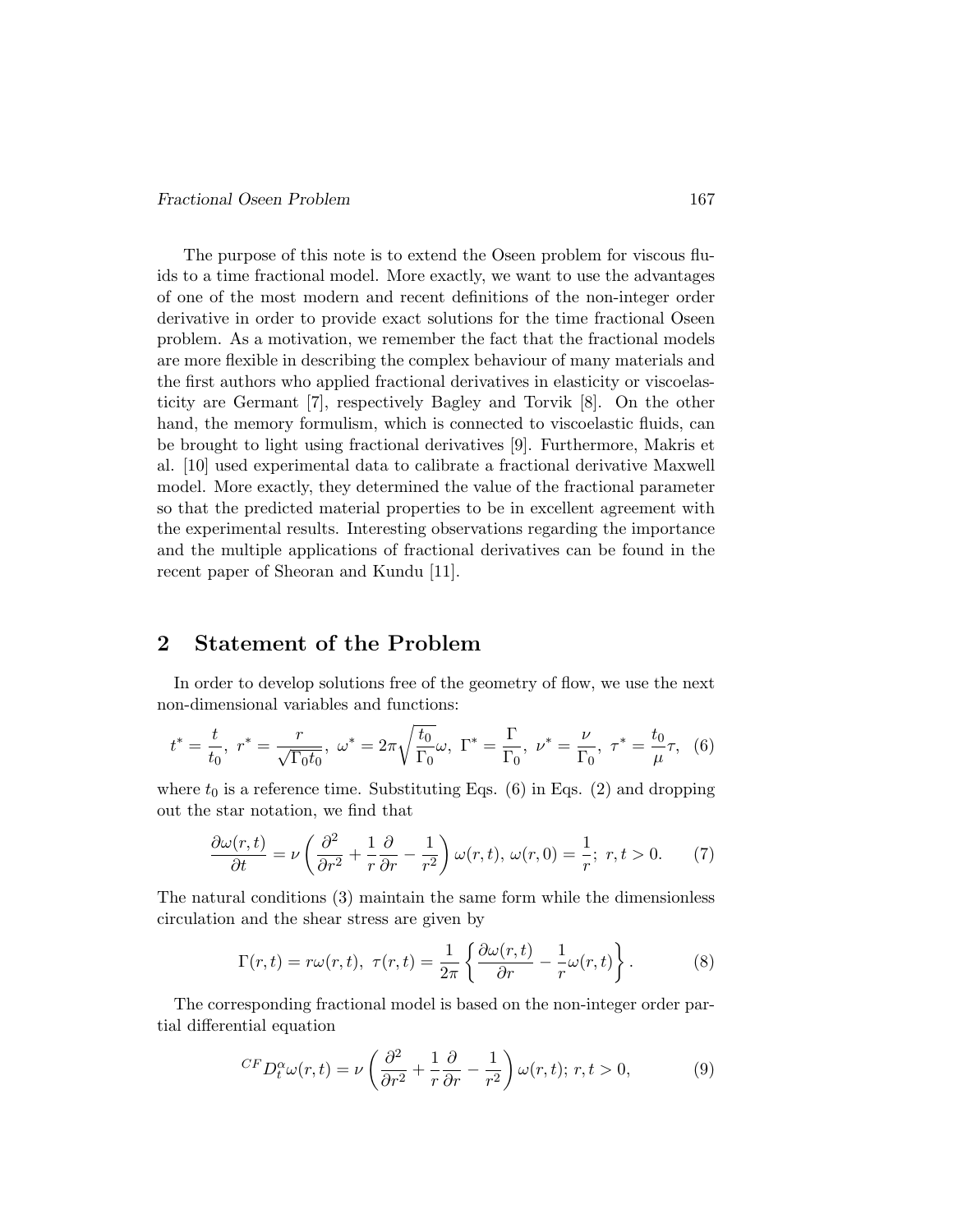with the conditions  $(3)$  and  $(7)_2$ . Here the Caputo-Fabrizio time fractional derivative [12]

$$
^{CF}D_{t}^{\alpha}\omega(r,t) = \frac{1}{1-\alpha} \int_{0}^{t} \frac{\partial \omega(r,s)}{\partial s} exp\left[-\frac{\alpha(t-s)}{1-\alpha}\right] ds; \ 0 < \alpha < 1, \quad (10)
$$

satisfies the following useful properties:

$$
\lim_{\alpha \to 1} [^{CF}D_t^{\alpha}\omega(r,t)] = \frac{\partial \omega(r,t)}{\partial t}, \ L \left\{ \begin{matrix} ^{CF}D_t^{\alpha}\omega(r,t) \end{matrix} \right\} = \frac{q\overline{\omega}(r,q) - \omega(r,0)}{(1-\alpha)q + \alpha}, \tag{11}
$$

where  $\overline{\omega}(r,q) = L[\omega(r,t)]$  is the Laplace transform of  $\omega(r,t)$  and q is the transform parameter.

# 3 Solution of the Problem

In order to solve the fractional order partial differential equation (9) with the conditions  $(3)$  and  $(7)_2$ , we shall use the Laplace and Hankel transforms. Consequently, applying the Laplace transform to Eq. (9) and using the property  $(11)_2$ , we find that

$$
\frac{\beta q}{q + \alpha \beta} \overline{\omega}(r, q) - \frac{\beta}{q + \alpha \beta} \frac{1}{r} = \nu \left( \frac{\partial^2}{\partial r^2} + \frac{1}{r} \frac{\partial}{\partial r} - \frac{1}{r^2} \right) \overline{\omega}(r, q); \ r > 0, \tag{12}
$$

where  $\beta = 1/(1-\alpha)$ . Now, multiplying Eq. (12) by  $rJ_1(\rho r)$ , integrating with respect to  $r$  from 0 to infinity and bearing in mind the usual hypotheses:

$$
\lim_{r \to 0} r\overline{\omega}(r,q) = 0, \lim_{r \to \infty} r\overline{\omega}(r,q) < \infty; \ r\frac{\partial \overline{\omega}(r,q)}{\partial r}|_{r=0} < \infty, \ r\frac{\partial \overline{\omega}(r,q)}{\partial r}|_{r \to \infty} < \infty,\tag{13}
$$

and the relations  $(A1)-(A3)$  from Appendix, it results that

$$
\frac{\beta q}{q + \alpha \beta} \overline{\omega}_H(\rho, q) - \frac{\beta}{q + \alpha \beta} \frac{1}{\rho} = -\nu \rho^2 \overline{\omega}_H(\rho, q), \tag{14}
$$

where the Hankel transform  $\overline{\omega}_H(\rho, q)$  of  $\overline{\omega}(r, q)$  is defined by Eq.  $(A3)_2$ .

The solution of Eq. (14) can be written in the form

$$
\overline{\omega}_H(\rho, q) = \frac{\beta}{\rho(\beta + \nu \rho^2)} \cdot \frac{1}{q + \frac{\alpha \beta \nu \rho^2}{\beta + \nu \rho^2}}
$$
(15)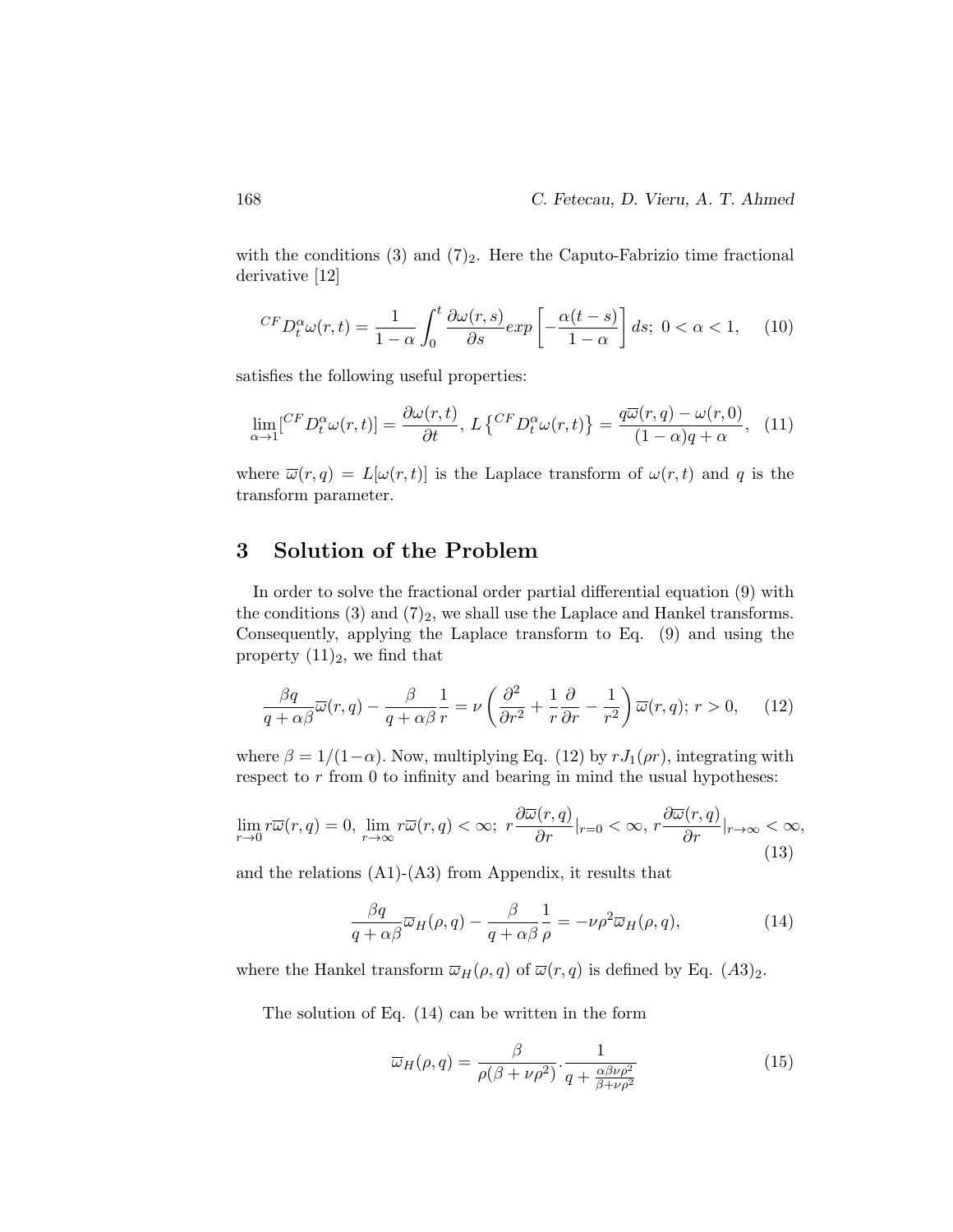#### Fractional Oseen Problem 169

and its inverse Laplace transform is

$$
\omega_H(\rho, t) = \frac{\beta}{\rho(\beta + \nu \rho^2)} exp\left(-\frac{\alpha \beta \nu \rho^2}{\beta + \nu \rho^2} t\right).
$$
 (16)

Applying the inverse Hankel transform to this last equality, we find the dimensionless velocity field under the form

$$
\omega(r,t) = \frac{\beta}{\nu} \int_0^\infty \frac{J_1(\rho r)}{\rho^2 + \frac{\beta}{\nu}} exp\left(-\frac{\alpha \beta \rho^2}{\rho^2 + \frac{\beta}{\nu}}t\right) d\rho.
$$
 (17)

The value of the non-dimensional circulation  $\Gamma(r, t)$  on a circle of radius r, as it results from Eqs.  $(8)_1$  and  $(17)$ , is

$$
\Gamma(r,t) = \frac{\beta r}{\nu} \int_0^\infty \frac{J_1(\rho r)}{\rho^2 + \frac{\beta}{\nu}} exp\left(-\frac{\alpha \beta \rho^2}{\rho^2 + \frac{\beta}{\nu}}t\right) d\rho.
$$
 (18)

Introducing Eq.  $(17)$  in  $(8)_2$  we find the corresponding non-trivial shear stress  $\tau(r, t)$  under the form

$$
\tau(r,t) = -\frac{1}{2\pi} \frac{\beta}{\nu} \int_0^\infty \frac{\rho J_2(\rho r)}{\rho^2 + \frac{\beta}{\nu}} exp\left(-\frac{\alpha \beta \rho^2}{\rho^2 + \frac{\beta}{\nu}}t\right) d\rho. \tag{19}
$$

Finally, it is worth pointing out the fact that making the fractional parameter  $\alpha \to 1$  into Eqs. (17) and (18) and using Eq. (A4) from Appendix, we find the simple expressions

$$
\omega(r,t) = \frac{1}{r} \left[ 1 - exp\left(-\frac{r^2}{4\nu t}\right) \right], \Gamma(r,t) = 1 - exp\left(-\frac{r^2}{4\nu t}\right), \quad (20)
$$

which are just the dimensionless forms of the classical solutions (1) and (4).

Moreover, taking the limit of Eq. (19) when  $\alpha \rightarrow 1$ , we find that

$$
\tau(r,t) = -\frac{1}{2\pi} \int_0^\infty \rho J_2(\rho r) e^{-\nu \rho^2 t} d\rho.
$$
 (21)

Now, based on the equality (A5) from appendix [13, Eq. 6.631], we can write the shear stress in the simpler form

$$
\tau(r,t) = -\frac{1}{2\pi} \left(\frac{r}{4\nu t}\right)^2 F\left(2,3; -\frac{r^2}{4\nu t}\right),\tag{22}
$$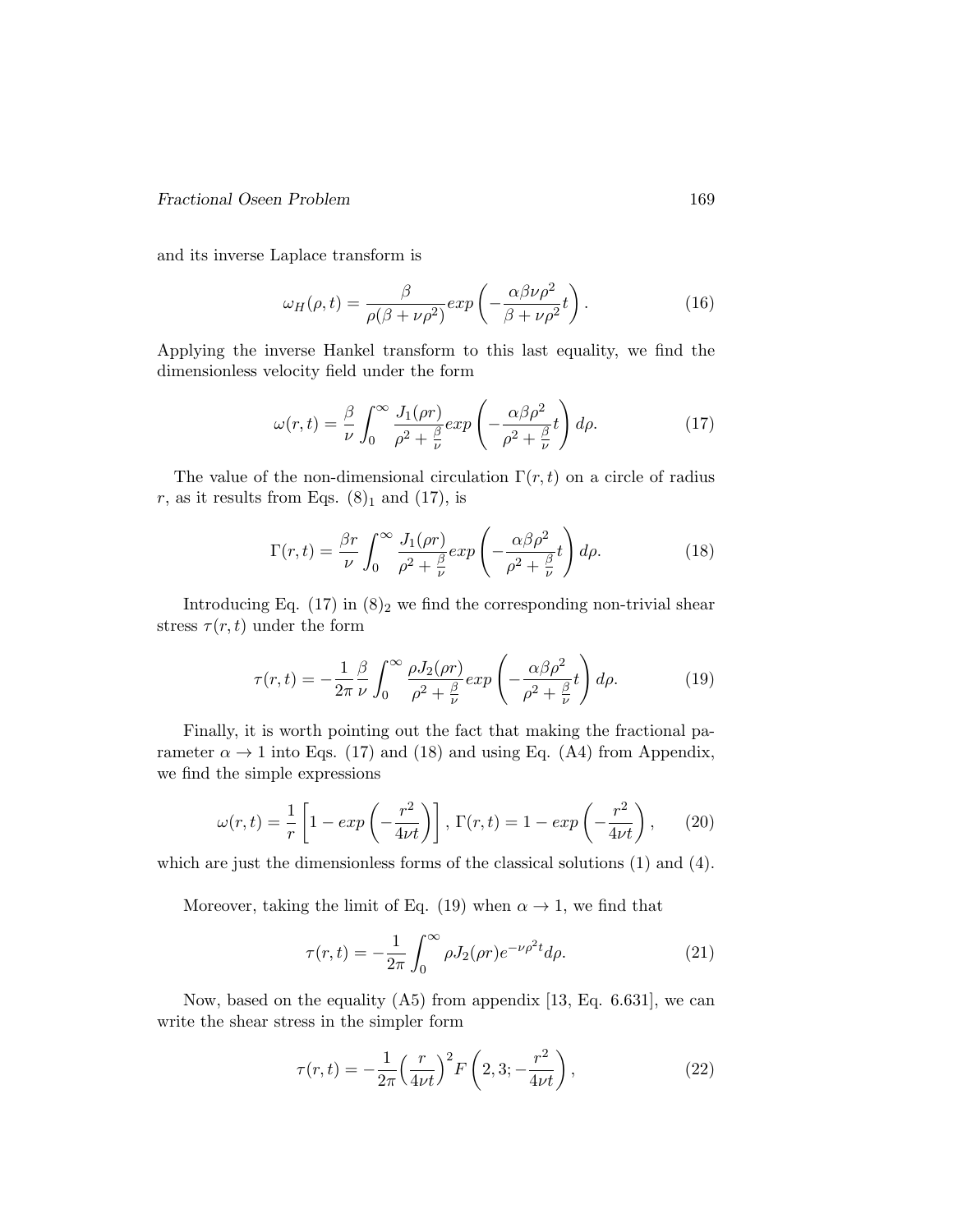where the degenerate confluent hypergeometric function  $F(a, b; z)$  is defined by

$$
F(a, b; z) = 1 + \frac{a}{b \cdot 1!}z + \frac{a(a+1)}{b(b+1)2!}z^2 + \frac{a(a+1)(a+2)}{b(b+1)(b+2)3!}z^3 + \dots
$$
 (23)

Introducing Eq. (A6) in (22), the shear stress  $\tau(r, t)$  takes the simple form

$$
\tau(r,t) = \frac{1}{\pi r^2} \left\{ \left( 1 + \frac{r^2}{4\nu t} \right) \exp\left( -\frac{r^2}{4\nu t} \right) - 1 \right\},\tag{24}
$$

which is the dimensionless form of Eq.  $(4.5)$  from [5].

Unfortunately, making  $t = 0$  in Eq. (17) and using Eqs. (A3) and (A7) from Appendix, we find that

$$
\omega(r,0) = \frac{1}{r} - \sqrt{\frac{\beta}{\nu}} K_1\left(r\sqrt{\frac{\beta}{\nu}}\right); \ r > 0,
$$
\n(25)

where  $K_1(\cdot)$  is the modified Bessel function of second kind and order one. Consequently, the initial condition  $(7)_2$  is not satisfied and our solution seems to be wrong. In order to remove this mistrust we shall follow another way to show that the equality (25) is correctly determined.

For this, let us write Eq. (12) in an equivalent form

$$
r^{2}\overline{\omega}'' + r\overline{\omega}' - (1 + a(q)r^{2})\overline{\omega} = b(q)r,
$$
\n(26)

where  $a(q) = \frac{\beta}{\nu}$  $\frac{q}{q+\alpha\beta},\,\, b(q)\,=\,-\frac{\beta}{\nu}$ ν  $\frac{r}{q+\alpha\beta}$  and the notation "'" is used for the partial derivative of  $\overline{\omega}(r,t)$  with respect to r. A particular solution of nonhomogenous Bessel equation (26) is  $\frac{1}{rq}$  and its general solution has the form

$$
\overline{\omega}(r,q) = \frac{1}{rq} + C_1 I_1(r\sqrt{a(q)}) + C_2 K_1(r\sqrt{a(q)}),\tag{27}
$$

where  $I_1(\cdot)$  is the modified Bessel function of the first kind and order one. According to the condition  $(3)_1$ , the constant  $C_1$  has to be zero.

Bearing in mind the equality  $(13)<sub>1</sub>$  and the fact that

$$
K_n(z) \approx \frac{(n-1)!}{2} (\frac{z}{2})^{-n}
$$
 for  $z \le n$  and  $n > 0$  (28)

it results that  $C_2 = \sqrt{a(q)}$  $\frac{a(q)}{q}$  and

$$
\overline{\omega}(r,q) = \frac{1}{rq} - \frac{\sqrt{a(q)}}{q} K_1 \left( r \sqrt{a(q)} \right); r > o \tag{29}
$$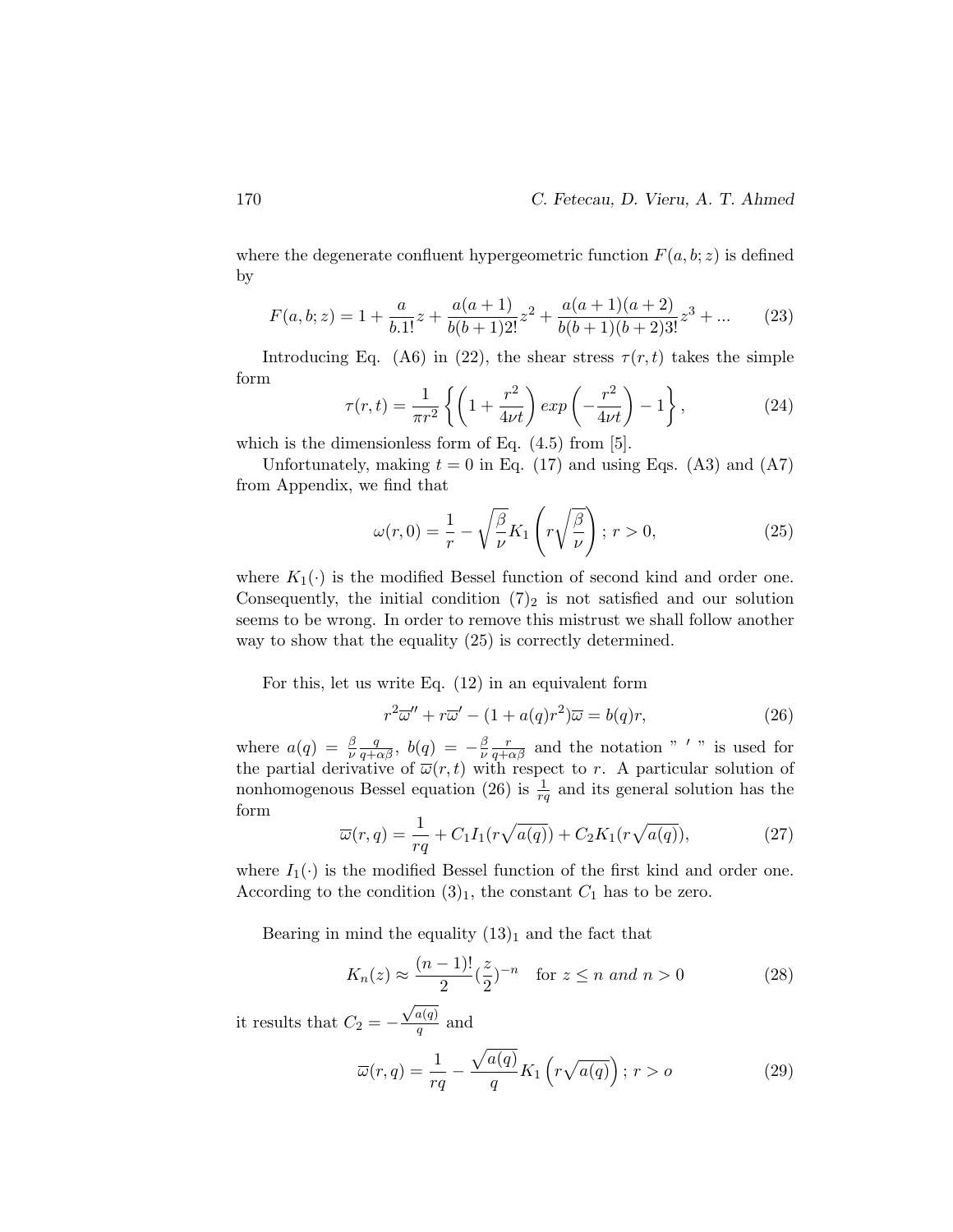#### Fractional Oseen Problem 171

or equivalently

$$
q\overline{\omega}(r,q) = \frac{1}{r} - \sqrt{a(q)}K_1\left(r\sqrt{a(q)}\right); r > 0.
$$
 (30)

Taking the limit of Eq. (30) when  $q \to \infty$  and using the property (A8) from Appendix, we obtain for  $\omega(r, 0)$  the same expression as that from Eq. (25). Consequently, the result is correct and it is not singular in the literature. Puri [14] studied the first problem of Stokes for Rivlin-Ericksen fluids and found a solution which does not satisfy the initial condition. Later, Bandelli et al. [3] and Bandelli and Rajagopal [15] showed that the Laplace transform method does not work for two different problems of second grade fluids because the obtained solutions do not satisfy the initial conditions. This is due to an incompatibility between the prescribed data.

A similar problem appears here because  $\omega(r, 0)$  tends to infinity for  $r \to 0$ . However, using the approximative evaluation (28) and the fact that

$$
K_n(z) \approx \frac{\pi}{\sqrt{2\pi z}} e^{-z} \quad \text{for } z \gg n \quad \text{and } n > 0,
$$
 (31)

we can determine the magnitude of the deviation, namely

$$
\omega(r,0) = \frac{1}{r} - \sqrt{\frac{\beta}{\nu}} K_1 \left( r \sqrt{\frac{\beta}{\nu}} \right) \approx \begin{cases} 0, & \text{if } r \sqrt{\frac{\beta}{\nu}} \ll 1 \\ \frac{1}{r} - \sqrt{\frac{\pi}{2r}} \left( \frac{\beta}{\nu} \right)^{\frac{1}{4}} e^{-r \sqrt{\frac{\beta}{\nu}}}, & \text{if } r \sqrt{\frac{\beta}{\nu}} \gg 1. \end{cases}
$$
(32)

For large values of  $r\sqrt{\frac{\beta}{\mu}}$  $\frac{\beta}{\nu}$ , the deviation from the initial condition is negligible. It tends to zero for  $r \to \infty$ .

Of course, a new exact solution for our problem can be obtained applying the inverse Laplace transform to Eq. (30). However, the inversion procedure is not always undemanding and often requires care and ingenuity. In this case the Stehfest's algorithm for numerical inversion of Laplace transforms [16] can be successfully used to get a numerical solution.

### 4 Numerical Results and Conclusions

In this note the time fractional Oseen problem is analytically studied using Laplace and Hankel transforms. Exact expressions for the dimensionless velocity  $\omega(r, t)$  as well as for the corresponding circulation  $\Gamma(r, t)$  on a circle of radius r and the non-trivial shear stress  $\tau(r, t)$  are established in integral form in terms of Bessel function  $J_1(\cdot)$ . As it was to be expected, these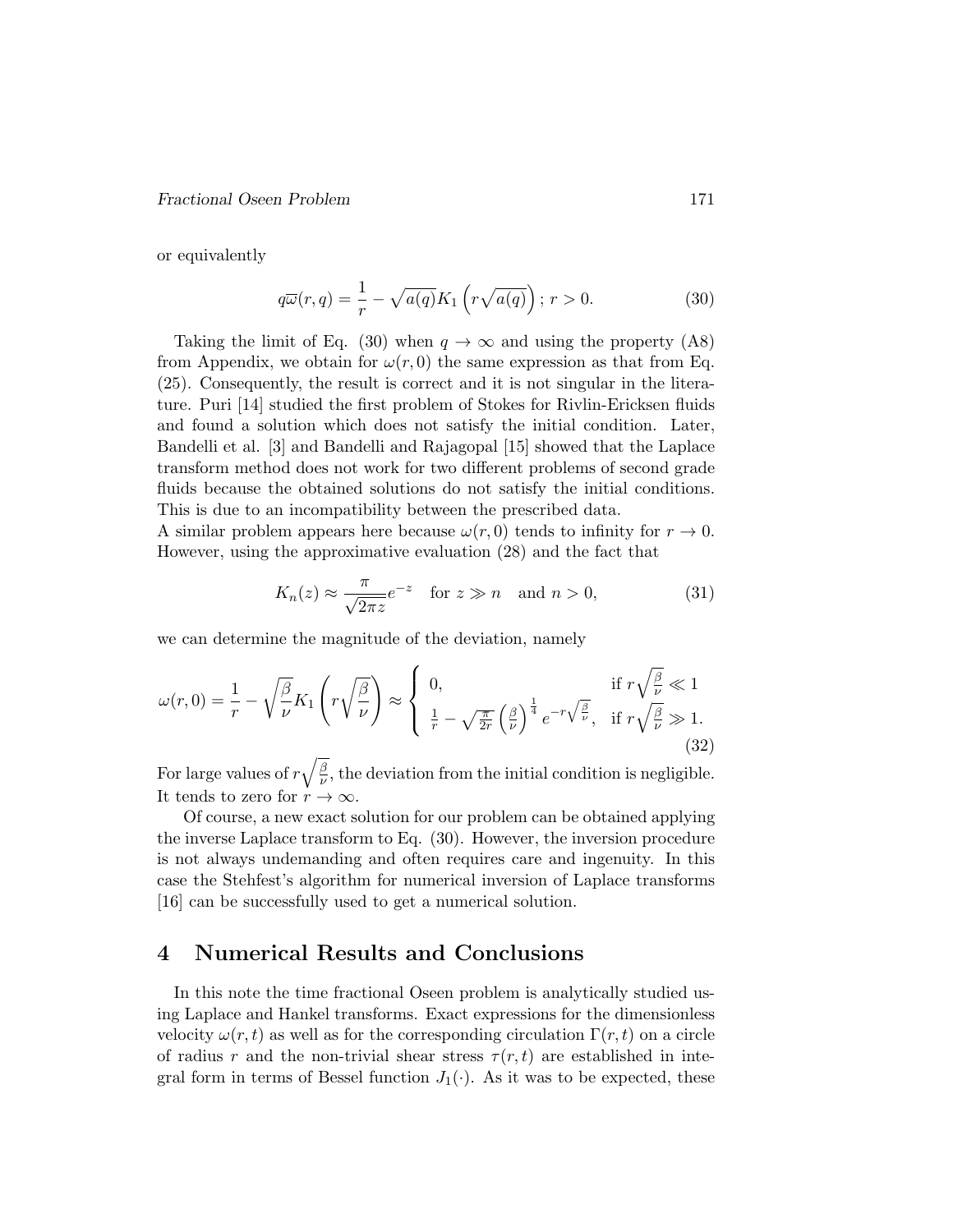expressions tend to the corresponding non-dimensional forms of classical solutions (20) and the solution (4.5) from [5] if the fractional parameter  $\alpha \to 1$ . The velocity field, given by Eq. (17), remains finite for  $t > 0$  and  $r \ge 0$ but it does not satisfy the initial condition  $(7)_2$ . Consequently it does not represent a smooth solution (cf. [3]) although is infinitely derivable in both variables. However, this is not a surprise, another similar example of velocity discontinuity at time  $t = 0$  arises in the problem of a block mass m subjected to a blow P [17].

In order to get some physical insight of present results (17) and (18), the variations of the two entities of physical interest  $\omega(r, t)$  and  $\Gamma(r, t)$  with respect to the spatial and temporal variables  $r$  or  $t$  are presented in Figs. 1 and 2, respectively 3 and 4 for different values of the fractional parameter  $\alpha$ . In all cases, as expected, the diagrams corresponding to the fractional model tend to superpose over those of classical solutions when the fractional parameter  $\alpha$  tends to one. Fluids velocity, as it results from Fig. 1, increases up to a maximum value and then smoothly decreases to the asymptotic value for large value of r. The circulation  $\Gamma(r, t)$ , which describes the diffusion of vorticity, smoothly increases from zero value in  $r = 0$  up to the asymptotic value  $1$ (one) for r greater than  $4$ (four). Both entities have greater values for fractional fluids in comparison to ordinary fluids.

Time variations of  $\omega(r, t)$  and  $\Gamma(r, t)$  are depicted in Figs. 3 and 4 for different values of r and the fractional parameter  $\alpha$ . As form, the diagrams of the two entities are almost the same. For each r and  $\alpha$  they smoothly decreases from a maximum at  $t = 0$  to the zero value for increasing values of t. For small values of  $r$  (smaller than four), there exist a critical value of t up to which their magnitudes are higher for ordinary fluids. An opposite trend appears later and the diagrams corresponding to fractional fluid tend to superpose over those of ordinary fluid. The vortex, as expected, decreases in time and space. More exactly, it deaden in time and space.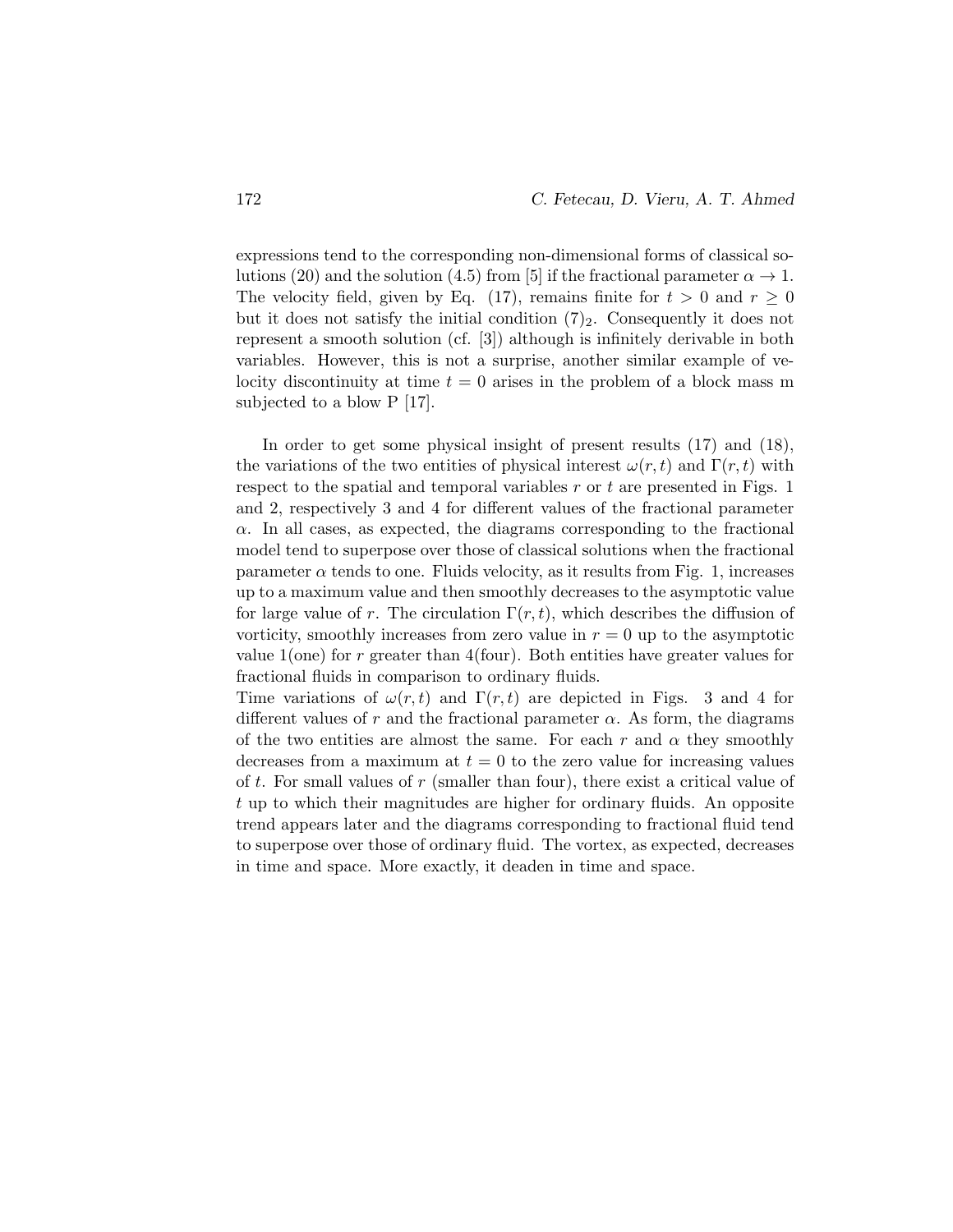

Figure 1: Profiles of the velocity  $\omega(r, t)$  versus r, for  $\nu = 0.3$  and different values of fractional parameter  $\alpha$  and time t.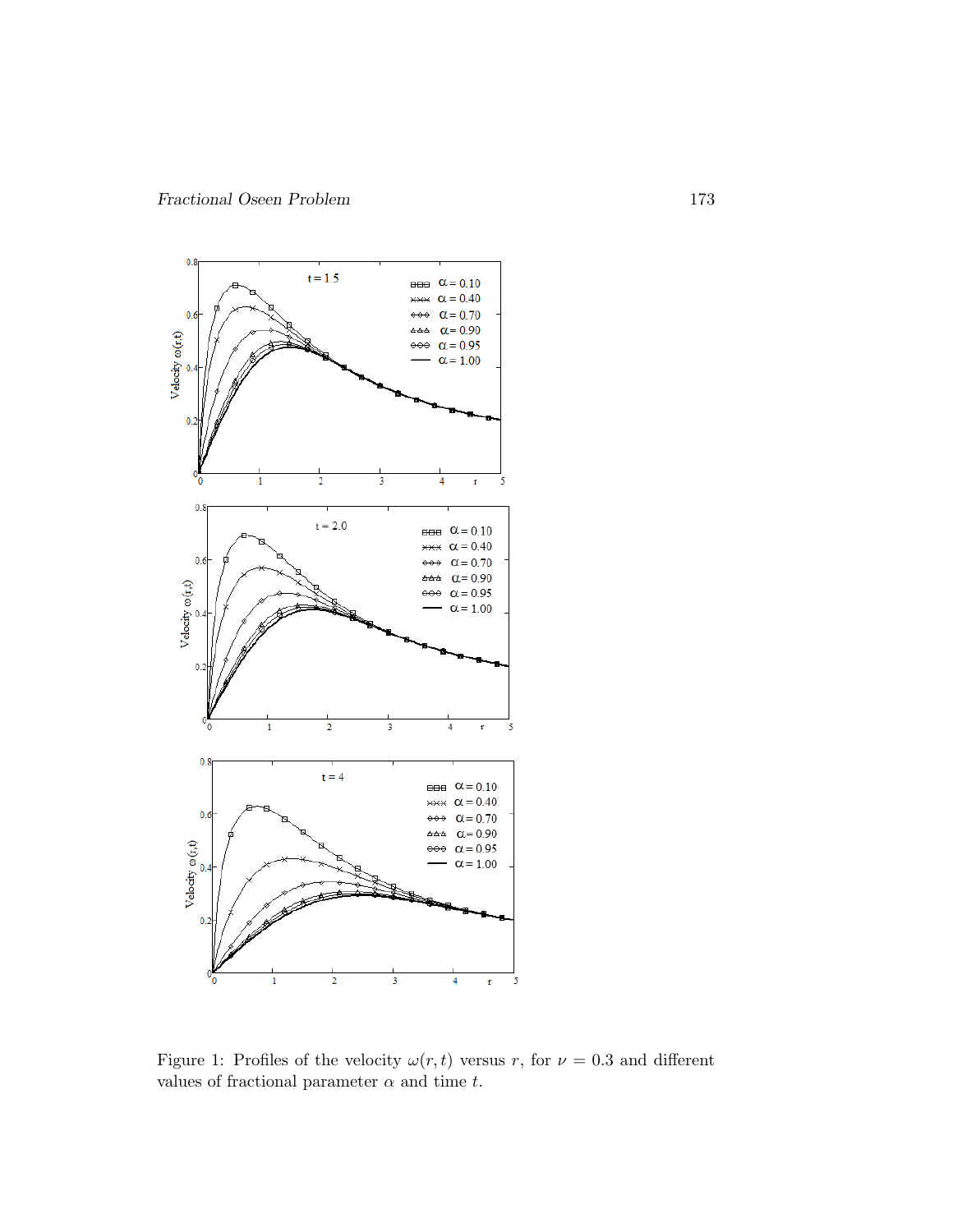

Figure 2: Profiles of the circulation  $\Gamma(r, t)$  versus r, for  $\nu = 0.3$  and different values of fractional parameter  $\alpha$  and time t.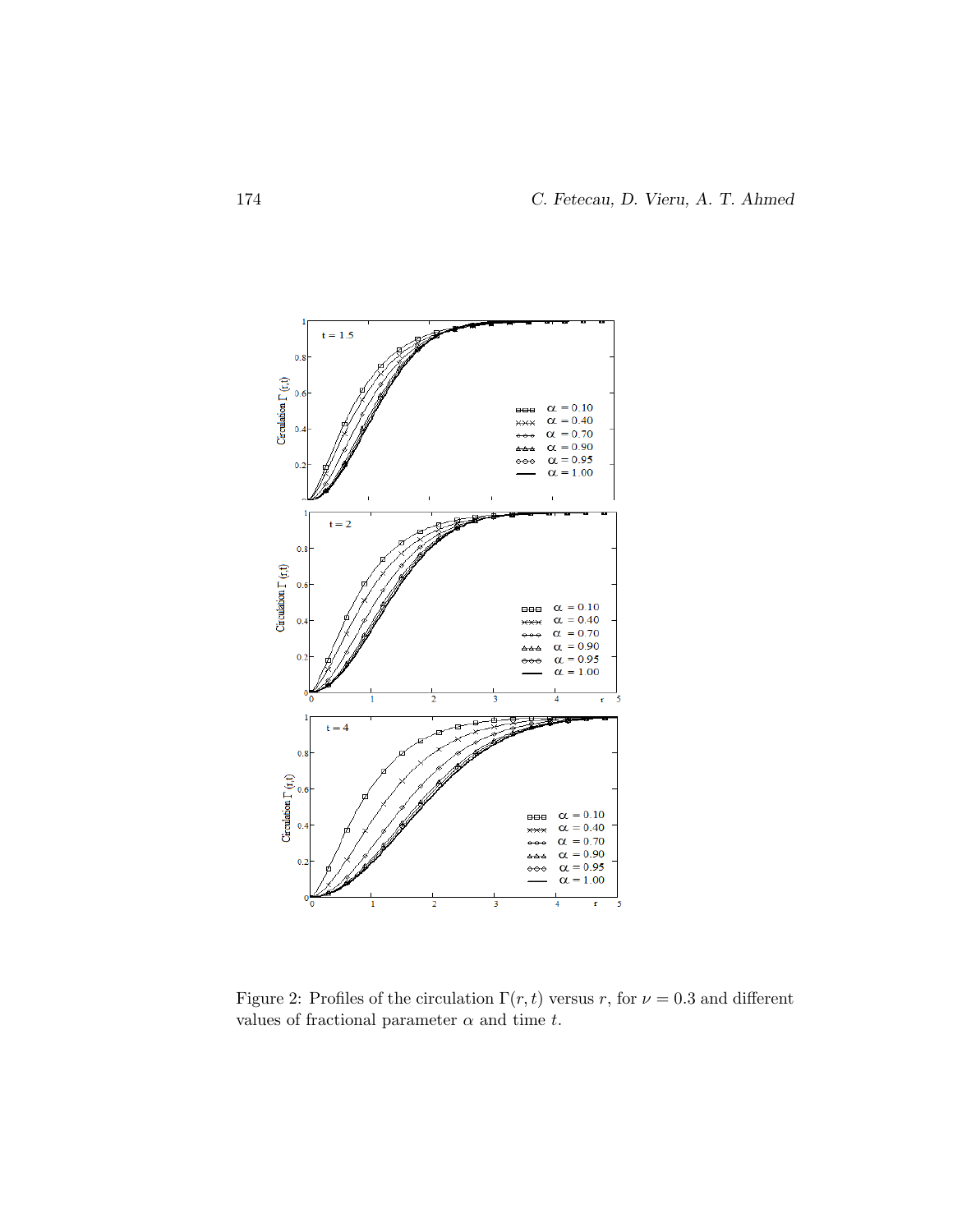

Figure 3: Profiles of the velocity  $\omega(r, t)$  versus t, for  $\nu = 0.3$  and different values of fractional parameter  $\alpha$  and the spatial coordinate  $r$ .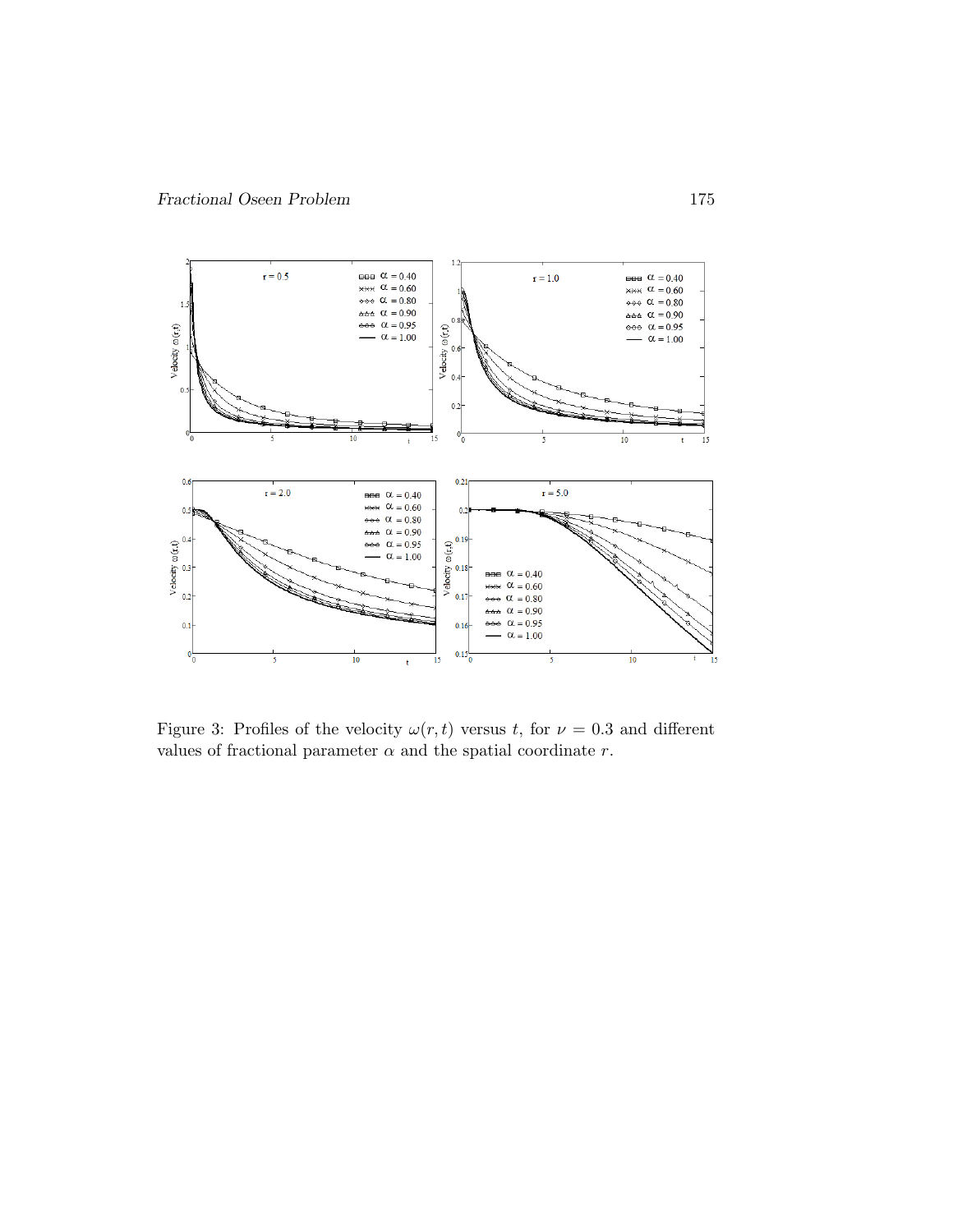

Figure 4: Profiles of the circulation  $\Gamma(r, t)$  versus t, for  $\nu = 0.3$  and different values of fractional parameter  $\alpha$  and the spatial coordinate r.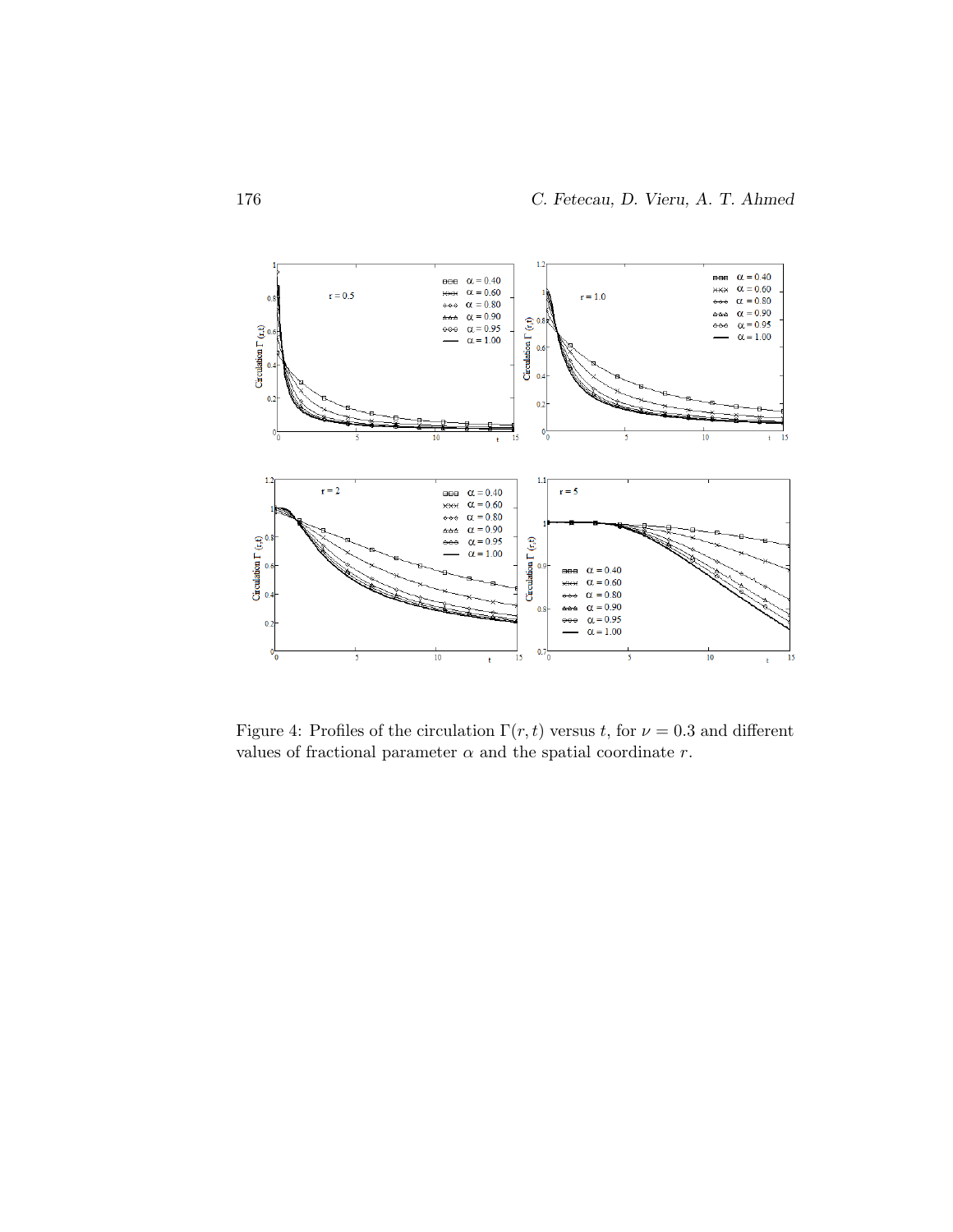Fractional Oseen Problem 177

Appendix

$$
\int_0^\infty r J_1(\rho r) \left(\frac{\partial^2}{\partial r^2} + \frac{1}{r} \frac{\partial}{\partial r} - \frac{1}{r^2}\right) \omega(r, t) dr = -\rho^2 \omega_H(\rho, t). \tag{A1}
$$

$$
J_{\alpha}(z) \approx \sqrt{\frac{2}{\pi z}} \cos(z - \frac{\alpha \pi}{2} - \frac{\pi}{4}) \quad \text{for large value of } z.
$$
 (A2)

$$
\int_0^\infty J_1(\rho r) dr = \frac{1}{\rho}; \ \overline{\omega}_H(\rho, q) = \int_0^\infty r \overline{\omega}(r, q) J_1(\rho r) dr.
$$
 (A3)

$$
\int_0^\infty J_1(ax)e^{-b^2x^2}dx = \frac{1}{a}[1 - exp(-\frac{a^2}{4b^2})]; a \neq 0.
$$
 (A4)

$$
\int_0^\infty x^\mu J_\nu(ax)e^{-bx^2}dx = \frac{a^\nu \Gamma(\frac{\nu+\mu+1}{2})}{2^{\nu+1}b^{\frac{\nu+\mu+1}{2}}\Gamma(\nu+1)}F\left(\frac{\nu+\mu+1}{2}, \nu+1; -\frac{a^2}{4b}\right). \tag{A5}
$$

$$
x^{2}F(2,3;-x) = 2[1 - (1+x)e^{-x}].
$$
\n(A6)

$$
\int_0^\infty \frac{\rho^{\nu+1} J_\nu(\rho r)}{(\rho^2 + a^2)^{\mu+1}} d\rho = \frac{a^{\nu-\mu} r^\mu}{2^\mu \Gamma(\mu+1)} K_{\nu-\mu}(ar). \tag{A7}
$$

$$
\omega(r,0) = \lim_{q \to \infty} q\overline{\omega}(r,q). \tag{A8}
$$

## References

- [1] J. Zierep, Similarity Laws and Modeling, Marcel Dekker, New York, 1971.
- [2] K.R. Rajagopal, A.S. Gupta, An exact solution for the flow of a non-Newtonian fluid past an infinite porous plate, Meccanica, 19 : 1948- 1953, 1984.
- [3] R. Bandelli, K.R. Rajagopal, G.P. Galdi, On some unsteady motions of fluids of second grade, Arch. Mech., 47: 661-676, 1995.
- [4] C. Fetecau, Corina Fetecau, J. Zierep, Decay of a potential vortex and propagation of a heat wave in a second grade fluid, Int. J. Non-Linear Mech. 37 : 1051-1056, 2002.
- [5] C. Fetecau, Corina Fetecau, Decay of a potential vortex in a Maxwell fluid, Int. J. Non-Linear Mech. 38: 985-990, 2003.
- [6] C. Fetecau, Corina Fetecau, Decay of a potential vortex in an Oldroyd-B fluid, Int. J. Eng. Sci. 43: 340-351, 2005.